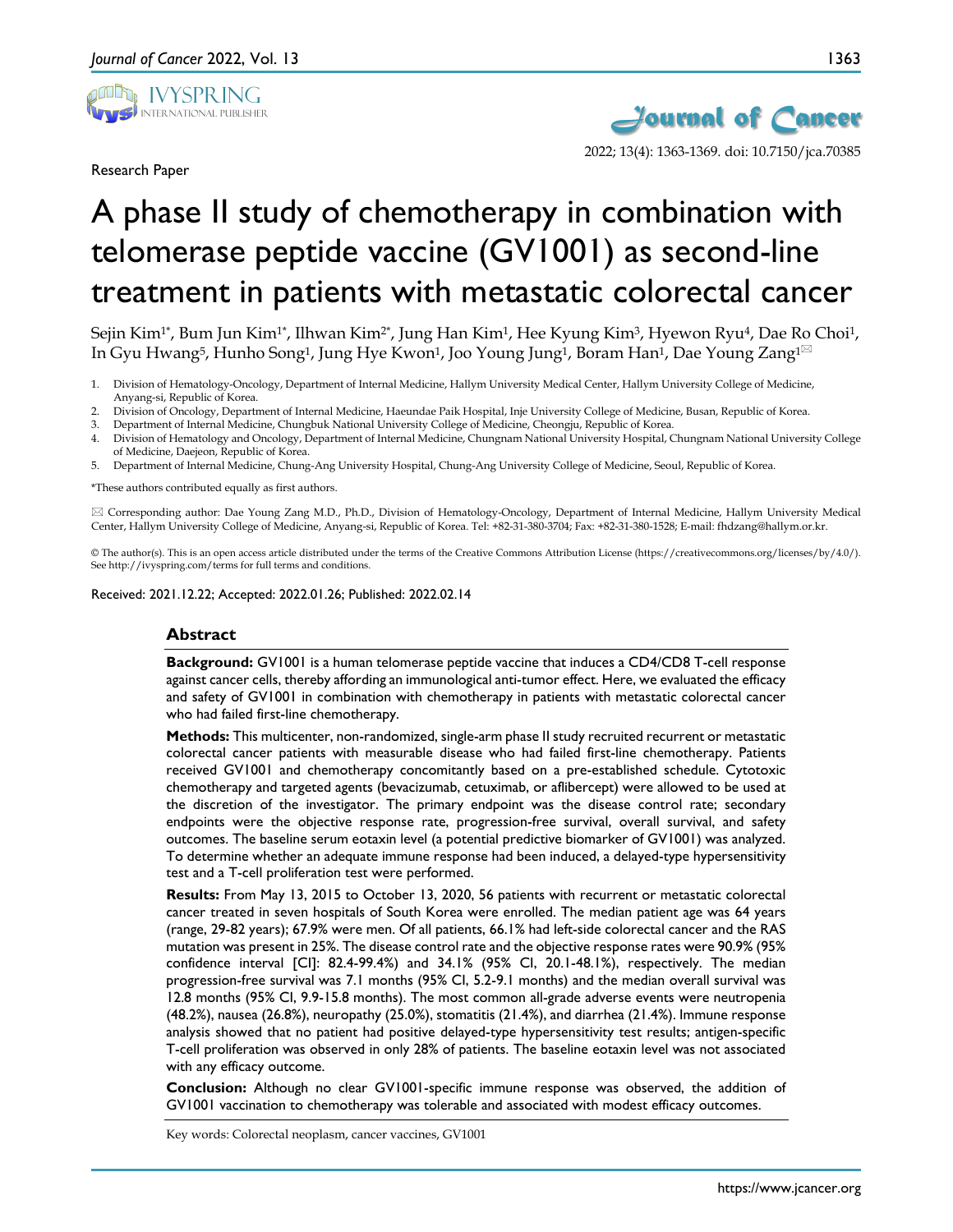## **Introduction**

Colorectal cancer (CRC) is the third most common cancer and the second leading cause of cancer death worldwide [1]. Although the overall mortality of CRC continues to decline if the disease is operable, the survival outcomes of metastatic disease remain dismal. Chemotherapy in combination with targeted monoclonal antibodies has become the main treatment modality for inoperable disease; however, immunotherapy has recently changed the treatment paradigm for metastatic CRCs. After pembrolizumab, an anti-programmed death 1 (PD-1) immune checkpoint inhibitor, exhibited a significant clinical benefit in patients with mismatch repair-deficient (dMMR) CRCs [2], many immune checkpoint inhibitors were investigated. At the 2021 American Society of Clinical Oncology (ASCO) annual meeting, pembrolizumab first-line therapy was reported to be superior to chemotherapy in patients with dMMR CRCs [3]. Anti-cancer vaccination is another type of immunotherapy; many vaccines (including peptide, autologous, and dendritic cell vaccines) have been tested in CRC patients. However, no such vaccine has exhibited a clinical benefit thus far [4–6].

Telomerase (a telomere-repair enzyme) is expressed in 85-90% of human solid cancers [7]; thus, it is an attractive target for anti-cancer treatment. In normal cells, the telomeric ends of DNA become progressively shortened with repeated cell division; the cells eventually enter replicative senescence [8]. However, cancer cells avoid such senescence, becoming immortal through the reactivation of telomerase. This has a crucial role in the oncogenic transformation of many cancers, including CRCs [9, 10].

GV1001 is a human telomerase, 16-amino acid peptide vaccine derived from the reverse transcriptase subunit. GV1001 induces a CD4/CD8 T-cell response against cancer cells, yielding an immunological anti-tumor effect [11]. After a GV1001-specific immune response and promising efficacy results were obtained in early-stage clinical studies of patients with pancreatic and non-small cell lung cancers [12, 13], a large-scale study evaluating the synergistic effects of GV1001 and conventional chemotherapy in pancreatic cancer patients was conducted, but failed to prove the benefit over chemotherapy alone [14]. However, in the subgroup analysis, patients with high baseline eotaxin level were significantly associated with better overall survival (OS) with GV1001 vaccination [15]. At the 2021 ASCO annual meeting, synergistic effects of GV1001 and conventional chemotherapy were reported in pancreatic cancer patients with high eotaxin levels [16]. The median OS significantly

improved after GV1001 vaccination plus chemotherapy compared to chemotherapy alone (11.3 months [95% CI, 8.6-14.0 months] vs. 7.5 months [95% CI, 5.1-10.0 months],  $p = 0.021$ .

GV1001 has also been investigated in advanced melanoma [17], B-cell chronic lymphocytic leukemia [18], cutaneous T-cell lymphoma [19] and has shown modest efficacy outcome with induction of immune response. However, to date, GV1001 has not been investigated in patients with advanced CRCs.

Most (approximately 85% of patients) CRCs have chromosomal instability (CIN), while other CRCs have a high grade microsatellite instability (MSI) phenotype, and telomere dysfunction may be considered a major driving mechanism of CIN development [10]. Consistent results that increased telomerase activity is associated with tumor progression and poor survival have been reported [20], and these results provides a theoretical background for investigating GV1001, a telomerase peptide vaccine, in patients with advanced CRCs.

In this study, we evaluate the efficacy and safety of GV1001 vaccination in combination with chemotherapy as a second-line treatment for patients with metastatic CRCs.

# **Methods**

## **Study design and patient eligibility**

This study was a multicenter, single arm, phase 2 trial done at 7 hospitals in South Korea.

Patients were eligible for this study if they fulfilled all of the following criteria: (1) pathologically confirmed recurrent, or metastatic colorectal cancer patients who failed fist-line chemotherapy (oxaliplatin or irinotecan containing regimen); (2) measurable disease, as defined using version 1.1 of the Response Evaluation Criteria In Solid Tumors (RECIST); (3) age ≥19 years; (4) Eastern Cooperative Oncology Group (ECOG) performance status of 0–2; (5) life expectancy  $\geq$  12 weeks; (6) adequate hematological, renal, and hepatic functions, as defined using an absolute neutrophil count of ≥1.5 × 10<sup>9</sup>/L, a platelet count of ≥100 × 10<sup>9</sup>/L, serum creatinine levels of  $\leq 1.5$  × upper limit of normal or creatinine clearance ≥50 mL/min, serum bilirubin ≤2 × UNL, aspartate aminotransferase and alanine aminotransferase levels of  $\leq$ 2.5  $\times$ ; and (7) willingness to provide informed consent to participate in this study.

Patients were excluded based on the following criteria: (1) other previous or concurrent malignancies within the last 5 years, with the exception of cured basal cell carcinoma of the skin or carcinoma *in situ* of the uterine cervix; (2) presence of intracerebral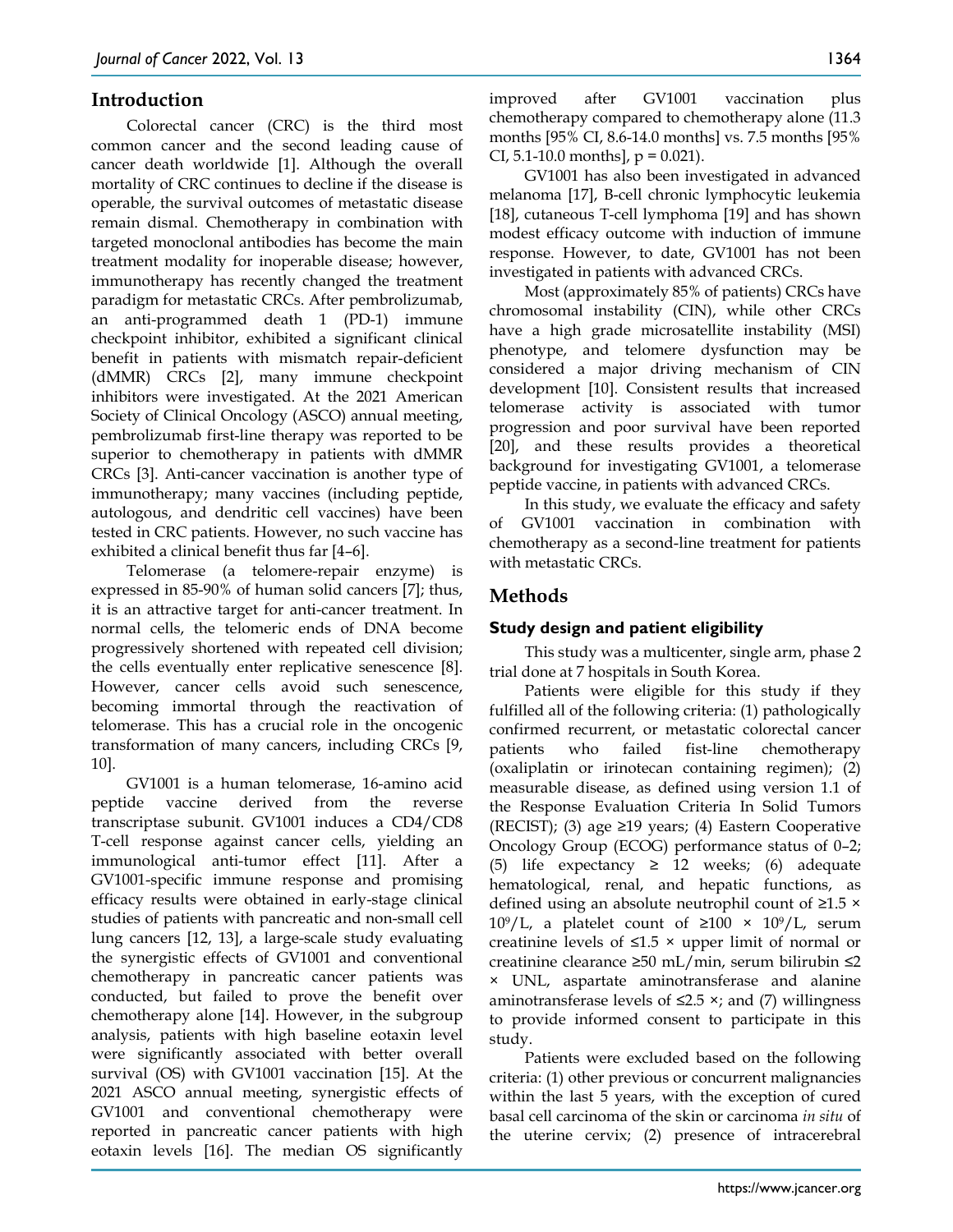metastases or meningeal carcinomatosis; (3) other clinically significant comorbid conditions, such as an active infection or severe cardiopulmonary dysfunction; (4) medication that might affect immunocompetence such as long-term steroids or other immunosuppressants for an unrelated condition.

## **Treatment**

The vaccine GV1001 consists of a synthetic peptide corresponding to the 16 amino acid residue 611 to 626 (EARPALLTSRLRFIPK) of human telomerase reverse transcriptase (hTERT) and is capable of binding to molecules encoded by multiple alleles of all three loci of HLA class II. GV1001 was manufactured by Samsung Pharmacy (Hwasung-si, Korea) and supplied by GemVax & KAEL (Seongnam-si, Korea).

The selection of second-line chemotherapeutic agents and targeted agents (bevacizumab, cetuximab or aflibercept) depended on the investigator's choice. 0.56 mg of GV1001 was injected intradermally on days 1, 3, 5 and 8 during the first cycle of chemotherapy, then once on day 1 of subsequent cycles. GV1001 was diluted with 0.3 ml of 0.9% normal saline and administered intradermally to the lower abdomen within 6 hours after dilution. This treatment was repeated every 2 weeks until treatment is discontinued due to the subject's request, toxicities, or disease progression.

## **Serum eotaxin level test**

To determine the relationship between eotaxin level and treatment response, we conducted eotaxin level test in patients who consented to the test. Peripheral blood was collected at the baseline, the first day of 2<sup>nd</sup>, 4<sup>th</sup>, 7<sup>th</sup>, 10<sup>th</sup> cycles of treatment and analyzed using Bio-Plex® 200 systems at the Seoul Clinical Laboratories.

# **Delayed-type hypersensitivity test**

Delayed-type hypersensitivity (DTH) test was performed to determine whether an immune response has been induced. The test was performed at the baseline and on the first day of  $2<sup>nd</sup>$ ,  $4<sup>th</sup>$ ,  $7<sup>th</sup>$  and  $10<sup>th</sup>$ cycles of chemotherapy. We continued the test until the result was positive. 0.08 mL of the remaining solution (Solution A) after preparation for GV1001 injection is diluted in 0.22 mL of normal saline with a concentration of about 0.7 mg/ml (Solution B). 0.15ml of solution B is extracted and administered intradermally on the opposite lower abdomen within 6 hours after GV1001 injection. If the erythema or induration is more than 5 mm, it is evaluated as positive.

## **T-cell proliferation test**

Peripheral blood mononuclear cells (PBMCs) were isolated from blood samples before the start of vaccination and on the first day of 2<sup>nd</sup>, 4<sup>th</sup>, 7<sup>th</sup>, and 10<sup>th</sup> cycles of chemotherapy to conduct T-cell proliferation test. T-cell proliferation was detected by flow cytometry using carboxy fluorescein diacetate succinimidyl ester (CFSE) (eBioscience 65-0850). After thawing PBMCs in at the end of the cycle,  $1~5 \times 10^{6}$ cells were incubated with 2mM CFSE at RT for 10min, washed with ice-cold completed RPMI1640 medium. 1 × 10<sup>5</sup> CFSE stained cells were seeded in an anti-Human CD3 (1 mcg/ml) coated 96well culture plate in completed RPMI1640 medium. CFSE labeled PBMCs were stimulated with anti-Human CD28 (1 mcg/mL), GV1001 peptide (20 mcg/mL) in the anti-Human CD3 coated 96 well culture plate. PBMCs were incubated at 37 °C, 5% CO2 for 72h. Dividing cells were detected by flow cytometry and analyzed using CYTOFLEX software (Beckman).

A positive proliferative T-cell response was defined if one of the following criteria was met: i) a stimulation index (SI)  $\geq$  2 (SI was calculated by dividing T-cell population after GV1001 injection by that of the baseline value); ii) the difference in the number of T-cell division before and after GV1001 injection ≥ 1.

# **Endpoints**

The primary endpoint was disease control rate (DCR) and secondary endpoints were overall response rate (ORR), progression-free survival (PFS), OS and toxicity profiles. DTH test and T-cell proliferation test was performed to evaluate immune response which was the exploratory endpoint.

## **Statistical analysis**

According to Simon's optimal two-stage design, 46 patients were required for enrollment to test the null hypothesis that the true DCR is 30% versus the alternative hypothesis that the true DCR is at least 50%, with two-sided alpha of 0.10 and 90% power. If 7 patients or more with disease control (complete response + partial response + stable disease) were observed among 22 patients in the first stage, the study was continued with 24 additional patients included. As the drop-out rate was assumed to be 20%, the number of patients necessary for recruitment into the study was calculated to be 57.

Descriptive statistics were used to summarize the patients' characteristics, tumor responses, and safety events. The Kaplan–Meier method was used to estimate the median PFS and OS. All patients who received at least one cycle of treatment were included in the safety analysis and those who underwent at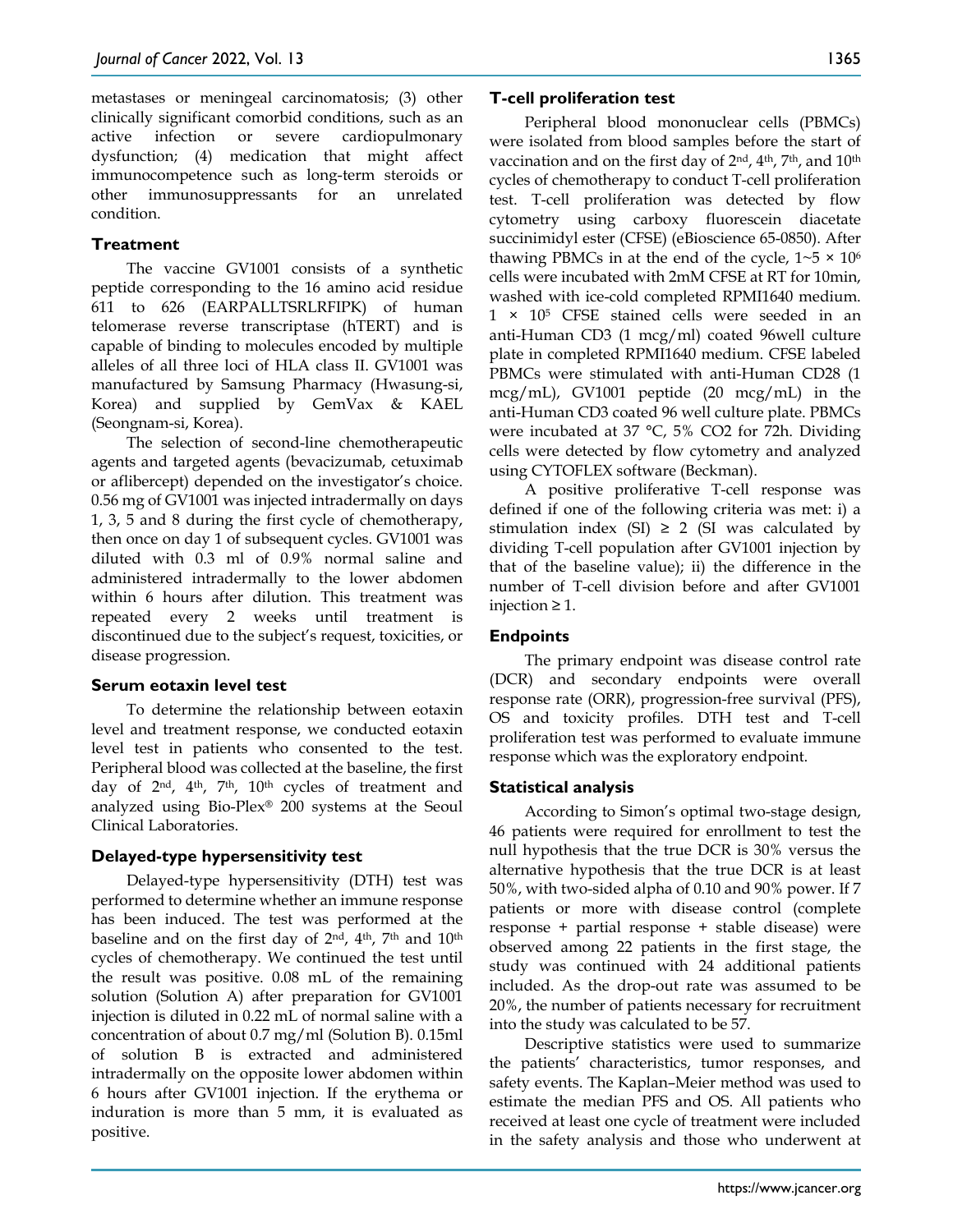least one response evaluation were defined as modified intent-to-treat (mITT) population and included in the efficacy analysis.

### **Results**

#### **Patient characteristics**

From May 13, 2015 to October 13, 2020, 56 patients with recurrent or metastatic CRC treated in seven hospitals of South Korea were enrolled. Table 1 shows the baseline characteristics of all patients. The median age was 64 years (range, 29-82 years) and 67.9% were men. Of all patients, 92.8% exhibited ECOG performance status 0-1. The primary tumors were predominantly located in the left side of the colon (left- vs. right-sided, 66.1% vs. 33.9%) and the RAS mutation was present in 25% of patients.

|  |  | Table 1. Baseline characteristics of patients (All patients, n=56) |  |  |  |  |  |
|--|--|--------------------------------------------------------------------|--|--|--|--|--|
|--|--|--------------------------------------------------------------------|--|--|--|--|--|

|                                | Number of patients (%) |  |  |
|--------------------------------|------------------------|--|--|
| Age, years                     |                        |  |  |
| Median (range)                 | 64 (29-82)             |  |  |
| Sex                            |                        |  |  |
| Male                           | 38 (67.9%)             |  |  |
| Female                         | 18 (32.1%)             |  |  |
| <b>ECOG</b> performance status |                        |  |  |
| 0                              | 32 (57.1%)             |  |  |
| 1                              | 20 (35.7%)             |  |  |
| $\overline{2}$                 | $4(7.1\%)$             |  |  |
| Disease status                 |                        |  |  |
| Initially metastatic           | 39 (69.6%)             |  |  |
| Recurrent                      | 17 (30.4%)             |  |  |
| Site of primary tumor          |                        |  |  |
| Ascending colon                | 8 (14.3%)              |  |  |
| Transverse colon               | 7(12.5%)               |  |  |
| Descending colon               | $5(8.9\%)$             |  |  |
| Recto-simoid colon             | 32 (57.1%)             |  |  |
| NΑ                             | $4(7.1\%)$             |  |  |
| Histological differentiation   |                        |  |  |
| Well/moderate                  | 46 (82.1%)             |  |  |
| Poor/undifferentiated          | 8 (14.3%)              |  |  |
| NA                             | $2(3.6\%)$             |  |  |
| Previous first-line treatment  |                        |  |  |
| FOLFOX/FOLFIRI + cetuximab     | 15 (26.8%)             |  |  |
| FOLFOX/FOLFIRI + bevacizumab   | 21 (37.5%)             |  |  |
| FOLFOX/FOLFIRI                 | 20 (35.7%)             |  |  |
| <b>RAS</b> mutation            |                        |  |  |
| Wild type                      | 32 (57.1%)             |  |  |
| Mutant                         | 14 (25.0%)             |  |  |
| NA                             | 10 (17.9%)             |  |  |
| Number of metastatic site      |                        |  |  |
| $1-2$                          | 34 (60.7%)             |  |  |
| $\geq$ 3                       | 10 (17.9%)             |  |  |
| NΑ                             | 12 (21.4%)             |  |  |

ECOG: Eastern Cooperative Oncology Group; NA: not available; FOLFOX: 5-fluorouracil, leucovorin, and oxaliplatin; FOLFIRI: 5-fluorouracil, leucovorin, and irinotecan.

#### **Efficacy outcomes**

In the first stage of the study, the DCR in the initial 22 patients was 81.8% (18 of 22); we thus proceeded to the second stage. Of all patients, efficacy analysis was performed on the mITT population; 12 patients were excluded because they received no treatment or did not undergo any tumor assessment. In the mITT population  $(n = 44)$ , the DCR and ORR were 90.9% (95% CI, 82.4-99.4) and 34.1% (95% CI, 20.1-48.1), respectively (Table 2). One patient exhibited a complete response (2.3%). The median PFS was 7.1 months (95% CI, 5.2-9.1 months) and the median OS was 12.8 months (95% CI, 9.9-15.8 months) (Figure 1). We performed efficacy analysis according to the baseline eotaxin levels of all available patients  $(n = 22)$ ; patients with lower eotaxin levels  $(580)$ pg/mL) showed trends toward better efficacy outcomes (compared to patients with higher eotaxin levels  $[\geq 80 \text{ pg/mL}]$  in terms of the DCR (100.0% vs. 85.7%,  $p = 0.481$ ) and the ORR (64.3% vs. 28.6%,  $p =$ 0.128) (Table 3), but there was no statistical significance.

| <b>Table 2.</b> Best overall response (mITT population, n=44) |  |  |  |
|---------------------------------------------------------------|--|--|--|
|---------------------------------------------------------------|--|--|--|

|                                                                                                               | mITT population ( $n=44$ ): Number of patients (%) |  |  |
|---------------------------------------------------------------------------------------------------------------|----------------------------------------------------|--|--|
| Best overall response                                                                                         |                                                    |  |  |
| Complete response (CR)                                                                                        | $1(2.3\%)$                                         |  |  |
| Partial response (PR)                                                                                         | 14 (31.8%)                                         |  |  |
| Stable disease (SD)                                                                                           | 25 (56.8%)                                         |  |  |
| Progressive disease (PD)                                                                                      | $4(9.1\%)$                                         |  |  |
| Objective response rate <sup>a</sup>                                                                          | 34.1% (95% CI, 20.1-48.1)                          |  |  |
| Disease control rate <sup>b</sup>                                                                             | 90.9% (95% CI, 82.4-99.4)                          |  |  |
| a Objective response rate is defined as the proportion of patients with CR or PR as<br>best overall response; |                                                    |  |  |

<sup>b</sup> Disease control rate is CR+PR+SD (including non-CR/non-PD).

mITT: modified intention to treat; CI: confidence interval.

| Table 3. Best overall response by baseline eotaxin level (n=28) |  |  |  |
|-----------------------------------------------------------------|--|--|--|
|-----------------------------------------------------------------|--|--|--|

|                                      | Eotaxin high $(280$<br>$pg/ml$ (n=14) | Eotaxin low (<80<br>$pg/ml$ (n=14) | Р<br>value |
|--------------------------------------|---------------------------------------|------------------------------------|------------|
| Best overall response                |                                       |                                    |            |
| Complete response (CR)               | $0(0.0\%)$                            | $1(7.2\%)$                         |            |
| Partial response (PR)                | 4(28.6%)                              | $8(57.1\%)$                        |            |
| Stable disease (SD)                  | $8(57.1\%)$                           | 5(35.7%)                           |            |
| Progressive disease (PD)             | $2(14.3\%)$                           | $0(0.0\%)$                         |            |
| Objective response rate <sup>a</sup> | 28.6%                                 | 64.3.0%                            | 0.128      |
|                                      | (95% CI, 4.9-52.3)                    | (95% CI, 39.2-89.4)                |            |
| Disease control rate <sup>b</sup>    | 85.7%                                 | 100.0%                             | 0.481      |
|                                      | (95% CI, 67.4-100.0)                  | (95% CI, 100.0-100.0)              |            |

<sup>a</sup> Objective response rate is defined as the proportion of patients with CR or PR as best overall response;

<sup>b</sup> Disease control rate is CR+PR+SD (including non-CR/non-PD).

CI: confidence interval.

#### **Safety outcomes**

Table 4 lists the treatment-related adverse events. All-grade neutropenia (48.2%), anemia (42.9%), nausea (26.8%), neuropathy (25.0%), stomatitis (21.4%), and diarrhea (21.5%) were common (n = 56). The most common grade  $\geq$  3 adverse event was neutropenia (16.1%).

#### **Prognostic factors**

We performed univariate and multivariate analyses to identify factors potentially prognostic of PFS and OS (Table S1). The multivariate analysis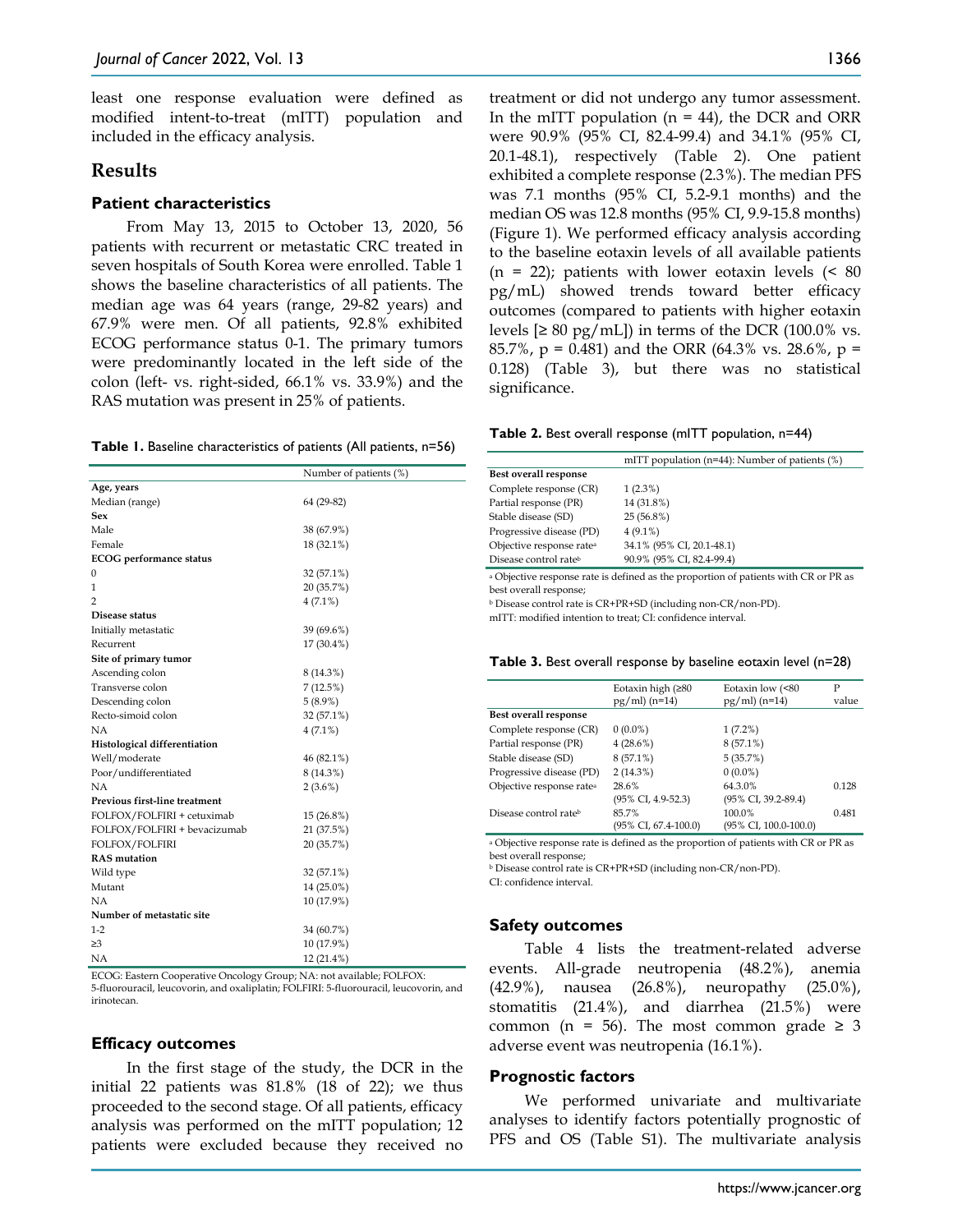included factors with p-values < 0.5 in the univariate analyses. In the mITT population, two factors were independently associated with a poor PFS in multivariable analysis: age ≥ 65 years (hazard ratio for PFS, 3.37 [95% CI, 1.34-8.49], p = 0.010) and ECOG performance status 1 or 2 (hazard ratio for PFS, 2.6 [95% CI, 1.01-6.69],  $p = 0.048$ ).



**Figure 1.** Kaplan-Meier estimates of **(A)** progression-free survival and **(B)** overall survival (mITT population, n=44).

#### **DTH and T-cell proliferation tests**

DTH results were available for 20 patients; no

patients exhibited positive results during treatment. T-cell proliferation tests were conducted on 25 patients; GV1001-specific T-cell proliferation was evident in 7 (28.0%). The positive result of one patient is shown in Figure 2. Neither the ORR (42.8% in the positive vs. 53.3% in the negative group,  $p = 0.943$ ) nor the DCR (100.0% in the positive vs. 88.9% in the negative group,  $p = 1.000$ ) differed between the T-cell proliferation-positive and -negative groups. The median PFS (8.5 months [95% CI, 3.0-13.9 months] vs. 4.7 months [95% CI, 2.5-6.9 months], p = 0.303) tended to be longer in the T-cell proliferation-positive group, but this difference was not statistically significant. The median OS could not be analyzed in this subgroup because of the censored data.

**Table 4.** Treatment-related adverse events (all patients, n=56)

| Treatment-related adverse events | All patients ( $n=56$ ): Number of patients (%) |                |
|----------------------------------|-------------------------------------------------|----------------|
|                                  | All grade                                       | $\geq$ Grade 3 |
| Hematologic adverse events       |                                                 |                |
| Leukopenia                       | 18 (32.1%)                                      | $1(1.8\%)$     |
| Neutropenia                      | 27 (48.2%)                                      | $9(16.1\%)$    |
| Febrile neutropenia              | $0(0.0\%)$                                      | $0(0.0\%)$     |
| Anemia                           | 24 (42.9%)                                      | $0(0.0\%)$     |
| Thrombocytopenia                 | 10 (17.9%)                                      | $0(0.0\%)$     |
| Non-hematologic adverse events   |                                                 |                |
| Anorexia                         | 10 (17.9%)                                      | $0(0.0\%)$     |
| Nausea                           | 15 (26.8%)                                      | $4(7.1\%)$     |
| Vomiting                         | 8 (14.3%)                                       | $4(7.1\%)$     |
| Stomatitis                       | $12(21.4\%)$                                    | $0(0.0\%)$     |
| Neuropathy                       | 14 (25.0%)                                      | $2(3.6\%)$     |
| Diarrhea                         | 12 (21.4%)                                      | 1(1.8%)        |
| Infection                        | $3(5.4\%)$                                      | 1(1.8%)        |
| Skin rash                        | $5(8.9\%)$                                      | $0(0.0\%)$     |
| AST/ALT increased                | $3(5.4\%)$                                      | $0(0.0\%)$     |

## **Discussion**

In this study, we evaluated the efficacy and safety of GV1001 combined with chemotherapy in CRCs patients. To our knowledge, this is the first study to test a telomerase vaccine in patients with CRC.



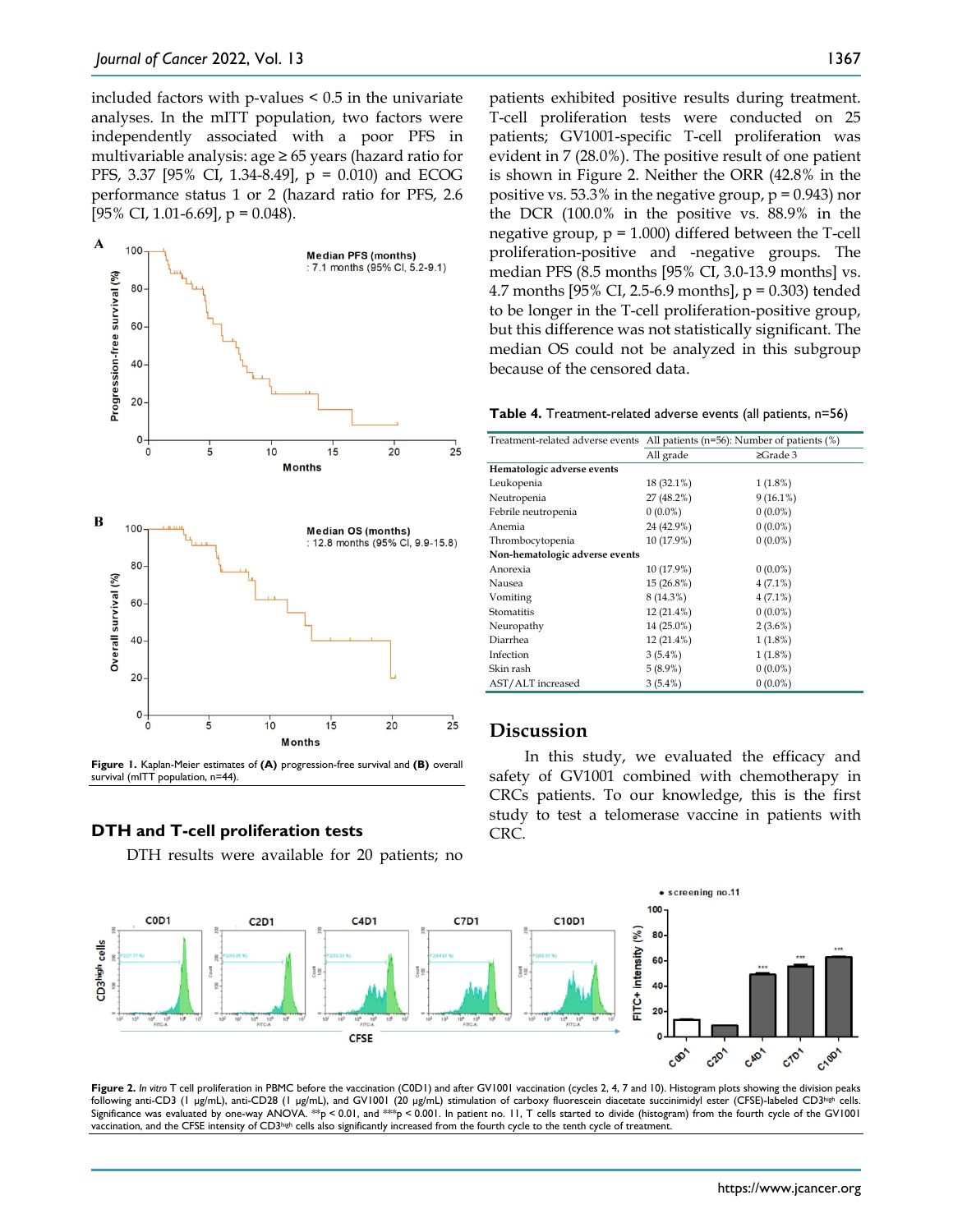In the results, the DCR was 90.9% (95% CI, 82.4-99.4); this was higher than the predefined value for proof of efficacy. The median PFS and OS (secondary endpoints) were 7.1 months (95% CI, 5.2- 9.1 months) and 12.8 months (95% CI, 9.9-15.8 months); these were comparable to the values in pivotal studies of second-line chemotherapies for CRCs [21, 22]. However, no obvious immune response (on the DTH or T-cell proliferation test) was observed, in contrast to other GV1001 trials with pancreatic and non-small cell lung cancers. No patient exhibited positive results on the DTH test; antigen-specific T-cell proliferation was observed in only 28% of patients (7 of 25). In addition, the results of the T-cell proliferation test were not correlated with the efficacy outcomes. A discrepancy between the DTH reactions and T-cell responses was also observed in a previous study on pancreatic cancer patients [12] and a plausible explanation is suggested that different sensitivities in the two assays or biologically different immune reactions generated by vaccination might have influenced the outcomes. Considering our results, it is difficult to clearly determine whether the observed efficacy is attributable to the synergistic effect of GV1001 vaccination and chemotherapy or to chemotherapy itself.

Unlike other studies of GV1001, we did not combine injections of granulocyte macrophage colony-stimulating factor (GM-CSF) with GV1001 vaccination, which may explain why we did not observe an obvious immune response. In general, a level of immunogenicity that breaks the immune tolerance of the host is essential for a cancer vaccine to be effective; concomitant delivery of adjuvant GM-CSF with a vaccine is widely adopted strategy. Although GM-CSF-based vaccines induced potent anti-tumor immune responses in preclinical studies [23, 24], the effects were not robust in clinical trials; they sometimes contradicted the results from animal models [25, 26]. Under certain conditions, GM-CSF induces the production of myeloid-derived suppressor cells and immunosuppressive regulatory T cells, leading to unexpected outcomes. Based on the fact that adding GM-CSF to vaccination could induce immunosuppression [27], we hypothesized that GV1001 vaccination alone (i.e., without GM-CSF injection) might induce an adequate immune response. However, it is possible that the omission of GM-CSF may have compromised immunogenicity.

Moreover, when cytotoxic chemotherapy is used in conjunction with anti-cancer vaccination, the chemotherapy itself is immunosuppressive and can thus affect antigen-specific T-cell responses. Gemcitabine and fluorouracil, the combination partners of GV1001 in phase III trial of pancreatic

cancer, have preclinical evidence for synergism with GV1001 that these agents induce apoptosis of cancer cells leading to the release of antigens which can be taken up by antigen-presenting cells and cross-presented to cytotioxic T cells [28, 29]. However, there is lack of evidence that oxaliplatin and irinotecan (the drugs used in the present study) act synergistically with GV1001.

Eotaxin is an eosinophil-specific chemokine associated with allergic reactions [30]. In general, chemokines have important roles in cancer progression that involve modulating tumor cell growth and migration [31]. However, little is known regarding the role of eotaxin in cancer. After the predictive value of eotaxin for GV1001 vaccination has been proposed in TeloVac study [15], consistent results were obtained in a subsequent phase III study of pancreatic cancer patients with high eotaxin levels [16]. However, in this study, there was no significant relationship between baseline eotaxin level and efficacy outcomes. Because no obvious immune response was induced, it is difficult to clearly explain a possible role for eotaxin as a predictive marker in this study. In addition, considering the conflicting results of the role of eotaxin in various types of cancer, the role of eotaxin as a predictive marker for GV1001 in pancreatic cancer as well as in other cancers needs to be further verified. Indeed, eotaxin level was associated with a poor prognosis in certain types of cancer [32]; conversely, it was associated with tumor suppression in other cancers [33].

# **Conclusion**

Although no obvious immune response was observed, this first clinical study of telomerase vaccination for CRC patients showed that GV1001 vaccination in combination with conventional chemotherapy was tolerable and associated with modest efficacy outcomes. More robust studies are required to validate a potential role for GV1001 in CRC treatment.

# **Supplementary Material**

Supplementary table. https://www.jcancer.org/v13p1363s1.pdf

# **Acknowledgements**

This research was supported by the Hallym University Research Fund 2020 (HURF-2020-41), Anyang-si, Korea. GV1001 was generously provided by GemVax & KAEL, Seongnam-si, Korea.

#### **Ethics statement**

The investigation was performed in accordance with the Declaration of Helsinki; the study protocol